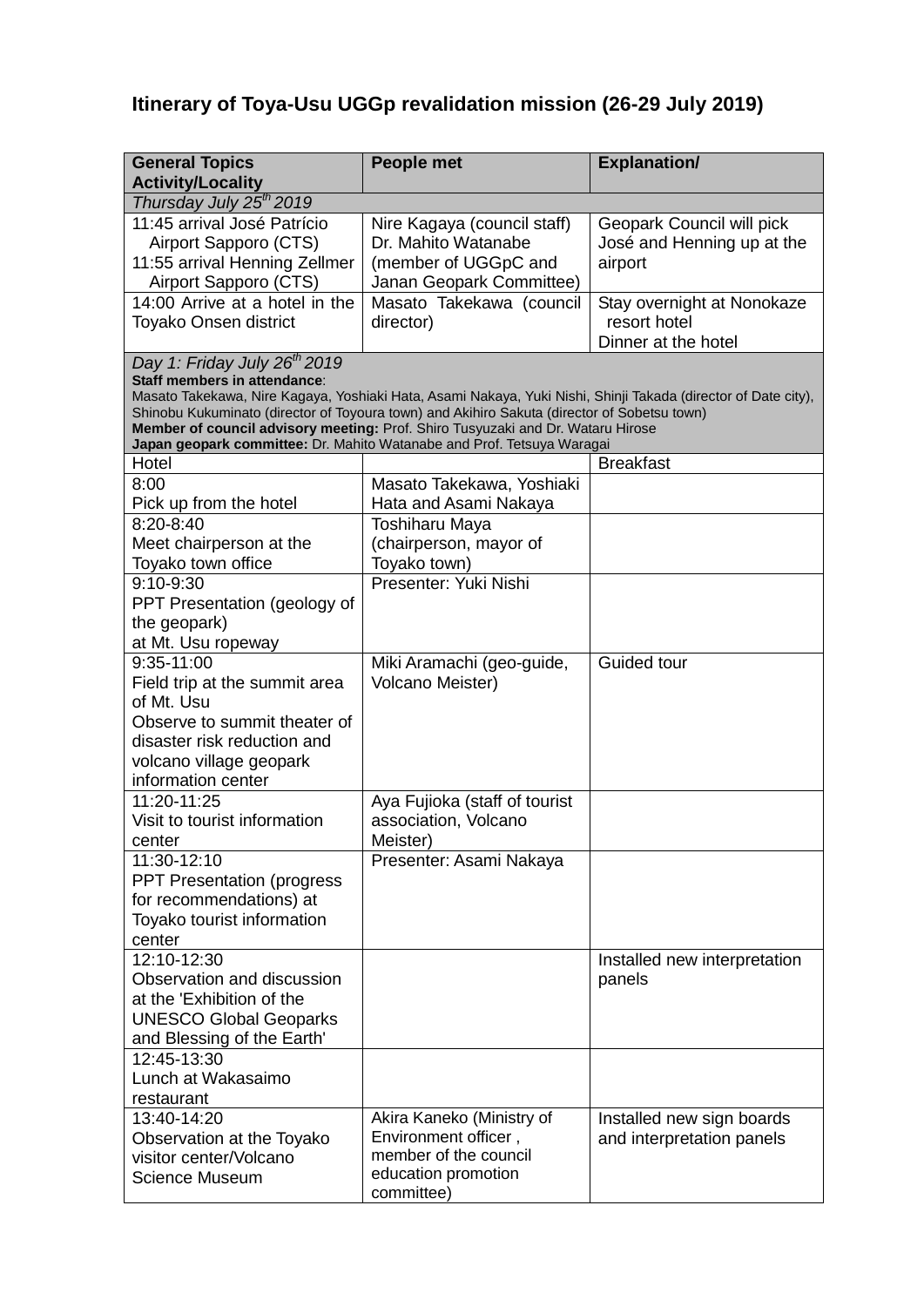|                                                                                                                                                   | Shigeo Sugiue (chair of<br>facility, member of the<br>council guide committee) |                     |
|---------------------------------------------------------------------------------------------------------------------------------------------------|--------------------------------------------------------------------------------|---------------------|
| 14:30-16:30                                                                                                                                       | Rie Egawa (geo-guide,                                                          | Guided tour         |
| Field trip foot of Mt.                                                                                                                            | Volcano Meister), Akira                                                        |                     |
| Nishi-Yama (2000 eruption)                                                                                                                        | Kaneko                                                                         |                     |
| 16:45-17:15                                                                                                                                       | Nire Kagaya                                                                    |                     |
| The 2000 eruption crater                                                                                                                          |                                                                                |                     |
| 17:30-18:30                                                                                                                                       |                                                                                |                     |
| Rest at the hotel                                                                                                                                 |                                                                                |                     |
| 18:30-20:30                                                                                                                                       | Toshiharu Maya, Hideyoshi                                                      |                     |
| Dinner at the Hotel                                                                                                                               | Kikuya (mayor of Date city),                                                   |                     |
|                                                                                                                                                   | Yoichi Murai (mayor of                                                         |                     |
|                                                                                                                                                   | Toyoura town), Toshiya                                                         |                     |
|                                                                                                                                                   | Tanabe (mayor of Sobetsu                                                       |                     |
|                                                                                                                                                   | town) and Prof. Hiromu                                                         |                     |
|                                                                                                                                                   | Okada (member of the                                                           |                     |
|                                                                                                                                                   | council advisory meeting)                                                      |                     |
| Day 2: Saturday July 27 <sup>th</sup> 2019<br>Staff members in attendance: Masato Takekawa, Nire Kagaya, Yoshiaki Hata, Asami Nakaya, Yuki Nishi, |                                                                                |                     |
| Shinji Takada, Shinobu Kukuminato and Akihiro Sakuta                                                                                              |                                                                                |                     |
| Member of council advisory meeting: Prof. Shiro Tusyuzaki, Dr. Wataru Hirose and Prof. Hikaru Yokoyama                                            |                                                                                |                     |
| Japan geopark committee: Dr. Mahito Watanabe and Prof. Tetsuya Waragai                                                                            |                                                                                |                     |
| <b>Break fast</b><br>8:15                                                                                                                         | Masato Takekawa and Nire                                                       |                     |
|                                                                                                                                                   |                                                                                |                     |
| Pick up from the hotel<br>8:30-10:20                                                                                                              | Kagaya<br><b>Staff members</b>                                                 |                     |
| Checking document A and B                                                                                                                         |                                                                                |                     |
| at the Toyako town office                                                                                                                         |                                                                                |                     |
| 10:25-11:40                                                                                                                                       | Presenter: Tomohiro Mitani                                                     |                     |
| <b>PPT</b> Presentation at the                                                                                                                    | (curator of Toyako town),                                                      |                     |
| Toyako town office                                                                                                                                | Kiyono Kuroda (teacher of                                                      |                     |
| (Archeological sites/Geopark                                                                                                                      | Date Midorigaoka high                                                          |                     |
| program in the regional high                                                                                                                      | school, Volcano Meister)                                                       |                     |
| school/Volcano Meister                                                                                                                            | and Yoshiaki Hata                                                              |                     |
| certification system)                                                                                                                             |                                                                                |                     |
| 12:00-12:40                                                                                                                                       |                                                                                |                     |
| Lunch at 'E-spoon'                                                                                                                                |                                                                                |                     |
| 13:00-13:40                                                                                                                                       | Motoshige Date (curator of                                                     |                     |
| Observation at Date city                                                                                                                          | Date city, member of the                                                       |                     |
| museum of history and                                                                                                                             | council education                                                              |                     |
| culture                                                                                                                                           | promotion committee)                                                           |                     |
| 13:40-13:50                                                                                                                                       | Motoshige Date                                                                 | Painting exhibition |
| Visit to Miyao Tomiko<br><b>Memorial Museum</b>                                                                                                   |                                                                                |                     |
|                                                                                                                                                   |                                                                                |                     |
| 14:10-15:00                                                                                                                                       | Kyoko Morichika (geopark                                                       |                     |
| Visit to the orchard                                                                                                                              | guide, Volcano Meister) and                                                    |                     |
| 'Hamada-en'                                                                                                                                       | Hideaki Hamada (fruit                                                          |                     |
|                                                                                                                                                   | farmer)                                                                        |                     |
| 15:10-16:00                                                                                                                                       | Prof. Hiromu Okada                                                             |                     |
| <b>Observation at Sobetsu</b>                                                                                                                     |                                                                                |                     |
| information center 'i'                                                                                                                            |                                                                                |                     |
| (Museum)<br>16:20-16:50                                                                                                                           |                                                                                |                     |
| <b>Observation at Mimatsu</b>                                                                                                                     | Saburo Mimatsu (chair of<br>the facility, member of the                        |                     |
| <b>Masao Memorial Museum</b>                                                                                                                      | council guide/resident                                                         |                     |
|                                                                                                                                                   | committee, Volcano                                                             |                     |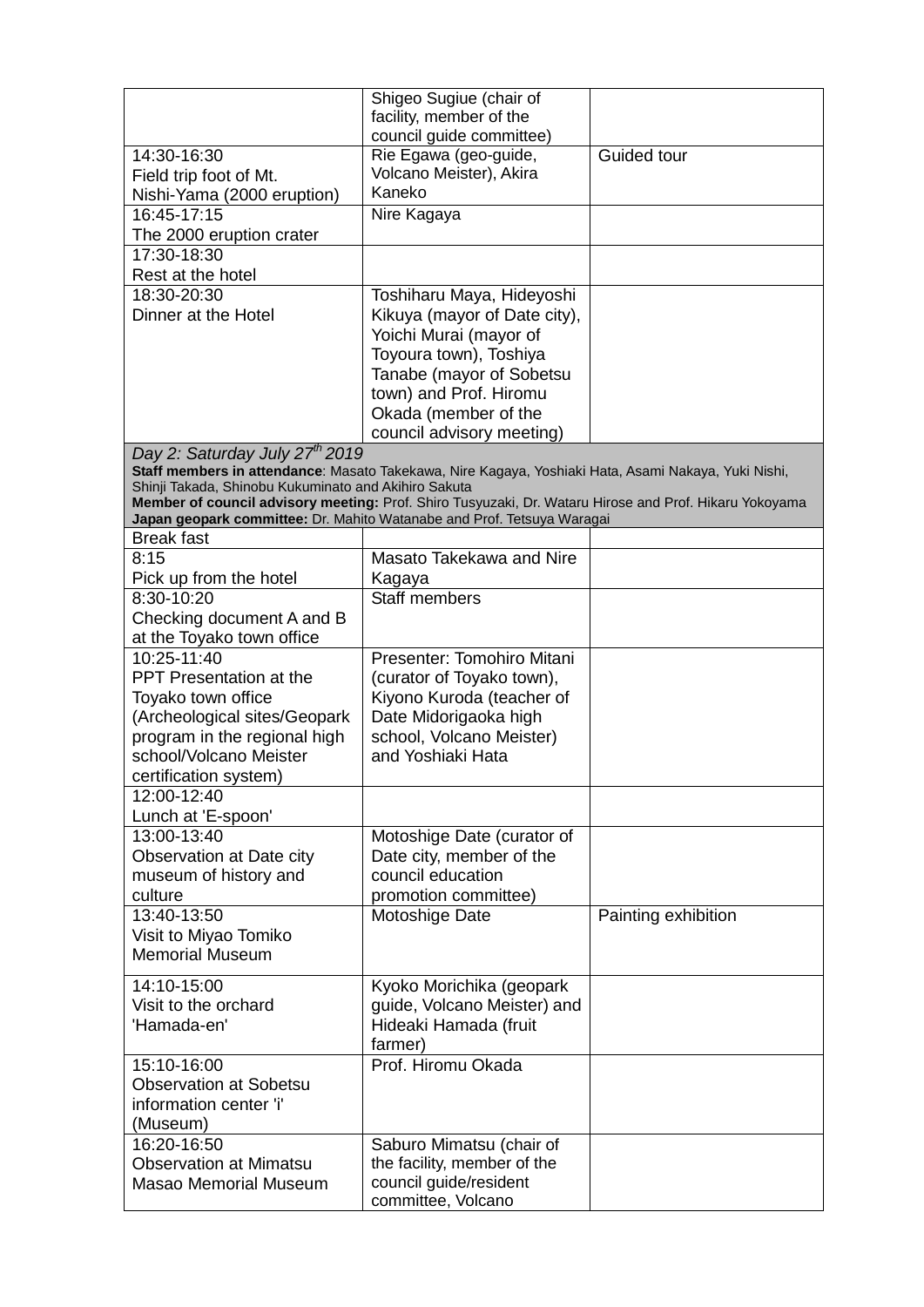|                                                                                                                                          | Meister), Hiromu Okada                                   |                                                      |  |  |
|------------------------------------------------------------------------------------------------------------------------------------------|----------------------------------------------------------|------------------------------------------------------|--|--|
| 17:45-19:10                                                                                                                              |                                                          |                                                      |  |  |
| Dinner at 'Blusta'                                                                                                                       |                                                          |                                                      |  |  |
| 19:50-20:30                                                                                                                              | Yuji Ogawa (geopark guide,                               |                                                      |  |  |
| Observing Japanese festival                                                                                                              | chair of the council guide                               |                                                      |  |  |
| 'Toya Summer Festival' at                                                                                                                | committee, Volcano                                       |                                                      |  |  |
| Toya Mizu no Eki (information                                                                                                            | Meister)                                                 |                                                      |  |  |
| facility)                                                                                                                                |                                                          |                                                      |  |  |
| 21:30                                                                                                                                    |                                                          |                                                      |  |  |
| Arrival back at the hotel                                                                                                                |                                                          |                                                      |  |  |
| Day 3: Sunday July 28th 2019                                                                                                             |                                                          |                                                      |  |  |
| Staff members in attendance: Masato Takekawa, Nire Kagaya, Yoshiaki Hata, Asami Nakaya, Yuki Nishi,                                      |                                                          |                                                      |  |  |
| Shinji Takada, Shinobu Kukuminato and Akihiro Sakuta                                                                                     |                                                          |                                                      |  |  |
| Member of council advisory meeting: Dr. Wataru Hirose and Prof. Hikaru Yokoyama                                                          |                                                          |                                                      |  |  |
| Japan geopark committee: Dr. Mahito Watanabe and Prof. Tetsuya Waragai                                                                   |                                                          |                                                      |  |  |
| 8:30                                                                                                                                     |                                                          |                                                      |  |  |
| Pick up from the hotel                                                                                                                   |                                                          |                                                      |  |  |
| 8:45-9:00                                                                                                                                | Masato Takekawa and Nire                                 | Illustration panel of hot spring                     |  |  |
| Observing foot bath place                                                                                                                | Kagaya                                                   | 'Keep Worm With Geo-heat'                            |  |  |
|                                                                                                                                          |                                                          | and Multi language welcome                           |  |  |
|                                                                                                                                          |                                                          | panel                                                |  |  |
| 9:30-12:00                                                                                                                               | Hiroko Tanaka (Toyoura town                              | New geopark guided tour<br>planned to launch in this |  |  |
| Cruising tour along the                                                                                                                  | guide, staff of Toyoura tourist<br>association), Tsuzuri | summer                                               |  |  |
| Toyoura cost                                                                                                                             |                                                          |                                                      |  |  |
|                                                                                                                                          | Watanabe (curator of<br>Toyoura town, Volcano            |                                                      |  |  |
|                                                                                                                                          | Meister), Makoto Aramachi                                |                                                      |  |  |
|                                                                                                                                          | (ship owner) and Mihoko                                  |                                                      |  |  |
|                                                                                                                                          | Sasaki (Volcano Meister)                                 |                                                      |  |  |
| 12:00-12:20                                                                                                                              | Hiroko Tanaka                                            |                                                      |  |  |
| Presentation of scallop                                                                                                                  |                                                          |                                                      |  |  |
| farming                                                                                                                                  |                                                          |                                                      |  |  |
| 12:20-12:50                                                                                                                              |                                                          |                                                      |  |  |
| Lunch at the restaurant                                                                                                                  |                                                          |                                                      |  |  |
| 'Shiosai'                                                                                                                                |                                                          |                                                      |  |  |
| 12:50-13:20                                                                                                                              |                                                          |                                                      |  |  |
| Discussion of the cruising                                                                                                               |                                                          |                                                      |  |  |
| tour                                                                                                                                     |                                                          |                                                      |  |  |
| 13:40-14:10                                                                                                                              | Emiko Kawaminami (Volcano                                |                                                      |  |  |
| Visit 'the Windsor Hotel Toya'                                                                                                           | Meister)                                                 |                                                      |  |  |
| 14:35-15:20                                                                                                                              | Emiko Kawaminami                                         | The hotel reconstructed for                          |  |  |
| Visit hotel 'Kawanami'                                                                                                                   |                                                          | the group guests including                           |  |  |
|                                                                                                                                          |                                                          | academic research                                    |  |  |
| 16:00-16:40                                                                                                                              | Emiko Kawaminami                                         |                                                      |  |  |
| Visit Usu Zenko-ji temple                                                                                                                |                                                          |                                                      |  |  |
| 17:00                                                                                                                                    |                                                          |                                                      |  |  |
| Arrive back at the hotel                                                                                                                 |                                                          |                                                      |  |  |
|                                                                                                                                          |                                                          |                                                      |  |  |
| Dinner at the Hotel                                                                                                                      |                                                          |                                                      |  |  |
| Evaluator's time                                                                                                                         |                                                          |                                                      |  |  |
| Monday July 29 <sup>th</sup> 2019<br>Staff members in attendance: Masato Takekawa, Nire Kagaya, Yoshiaki Hata, Asami Nakaya, Yuki Nishi, |                                                          |                                                      |  |  |
| Shinji Takada, Shinobu Kukuminato and Akihiro Sakuta                                                                                     |                                                          |                                                      |  |  |
| Member of council advisory meeting: Dr. Wataru Hirose                                                                                    |                                                          |                                                      |  |  |
| Japan geopark committee: Dr. Mahito Watanabe and Prof. Tetsuya Waragai                                                                   |                                                          |                                                      |  |  |
| 8:45                                                                                                                                     | Nire Kagaya                                              |                                                      |  |  |
| Pick up from the hotel                                                                                                                   |                                                          |                                                      |  |  |